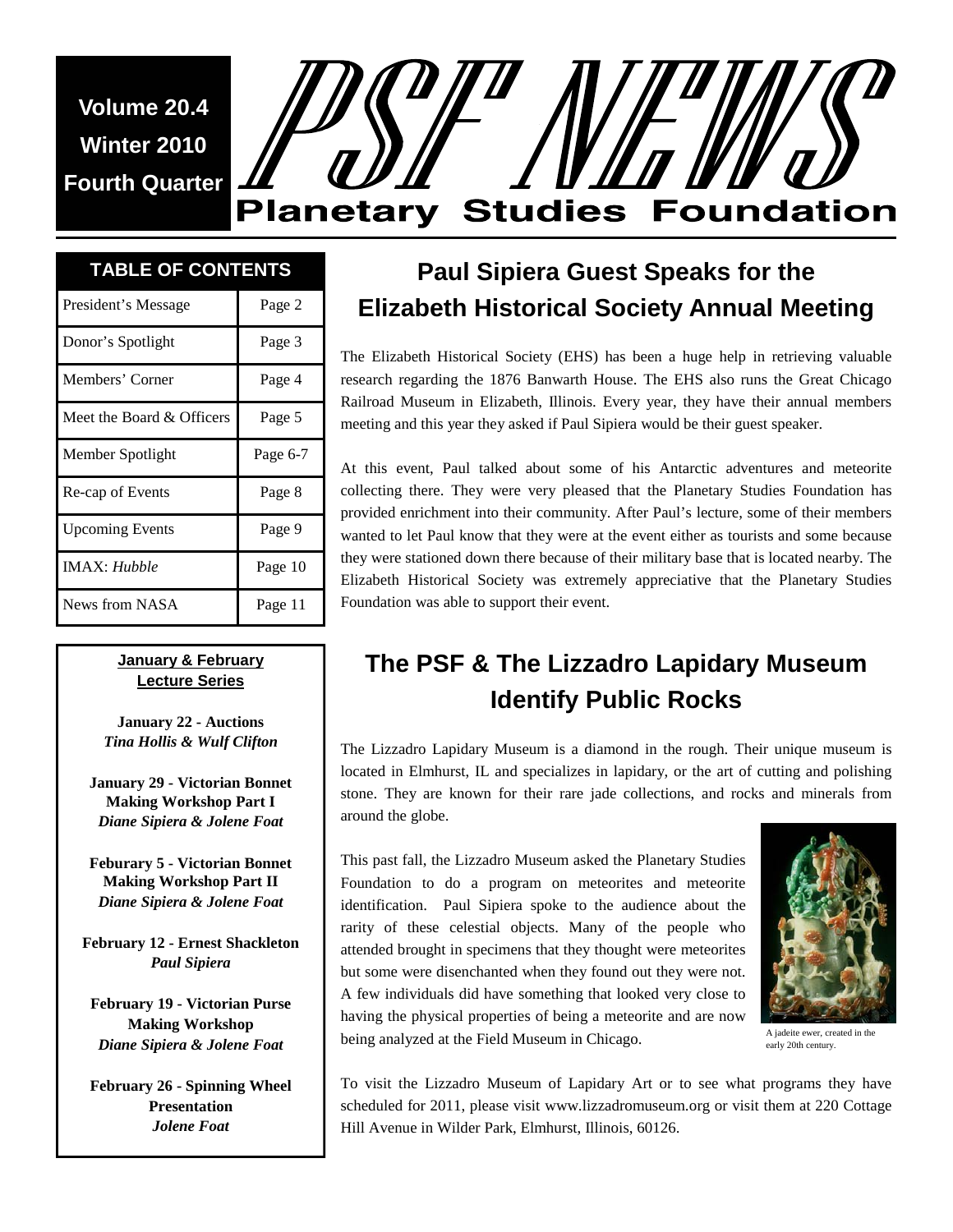## **PRESIDENT'S MESSAGE**

 This past year has been a very exciting year for your Planetary Studies Foundation. Now that we are settled-in at our Elizabeth, Illinois home and have established a number of on-site and outreach programs, we can sit back, take a deep breath, and enjoy our success. In the midst of a very difficult economic situation I am pleased to report that your organization is financially sound. This can be attributed to our policy of financial responsibility, careful management of our limited financial resources, and the continued generosity of our membership. We can take great pride in the fact that the Planetary Studies Foundation will celebrate its twentysecond anniversary next February 8<sup>th</sup>. How many not-for-profits have come and gone during that time frame? I certainly cannot answer that question, but I do know that we have been through both "feast and famine" and I expect that we will be here well into the future.

 What can we expect from the new year? Admittedly, 2010 will be a tough act to follow! The staff at our historic 1876 Banwarth House is already planning a calendar of interesting events ranging from wool spinning demonstrations to Victorian Tea Parties. Our seasonal lecture series will once again feature a variety of topics. One exciting event that PSF will celebrate is the  $100<sup>th</sup>$  anniversary of Roald Amundsen and his four companions reaching the South Pole on December 14<sup>th</sup> 1911. PSF is currently planning several activities to commemorate this historic event. Once the warmer weather arrives in April, we will resume our extremely popular astronomy observing sessions at the Apple River Fort Historic Site in Elizabeth. We are also hoping to expand our seven sessions to fourteen. This year's programs will also include afternoon solar observing. In celebration of our new 18" Dobsonian reflector telescope, the tentative date of May  $7<sup>th</sup>$  is being considered for the dedication ceremony. In what now has become somewhat of a tradition, PSF will once again participate in the *Gathering of the Elizabeths* event on June 25<sup>th</sup> and several other scheduled events sponsored by the Elizabeth Chamber of Commerce and the Elizabeth Historical Society. Outreach programs in astronomy, earth and environmental sciences, and meteorites will remain as a vital part of our educational mission. Cooperative research with the Field Museum's, Robert A. Pritzker Center for Meteoritics and Polar Studies, Northern Arizona University, and the University of Washington will continue to keep the PSF at the fore-front of meteorites studies.

 Space on this page does not permit me to personally thank everyone who has contributed so much to the organization's success this year, but I do want to recognize one individual in particular. A sincere thank you to Associate Board member **James N. Pritzker** whose continued confidence in our organization and financial support of the PSF has been the "glue" that holds this organization together. As both a friend and benefactor, the PSF could not have reached its current level of success without him. As Albert Einstein once said, "Everything is relative." Members and staff contributions come in a variety of different ways. Cash donations are very much needed and appreciated, and no donation is ever too small. Time is also a valuable commodity, and we gratefully recognize the time our volunteers give to the organization. Our paid staff is no exception as they often give freely of their time and continue to work even after they go "off the clock". It is this kind of dedication that truly makes PSF the kind of "family" that we are.

*On behalf of the Sipiera Family to all our PSF members and friends…* 

*We truly hope your holidays were special and we wish you a prosperous New Year!* 

*Paul P. Sipiera*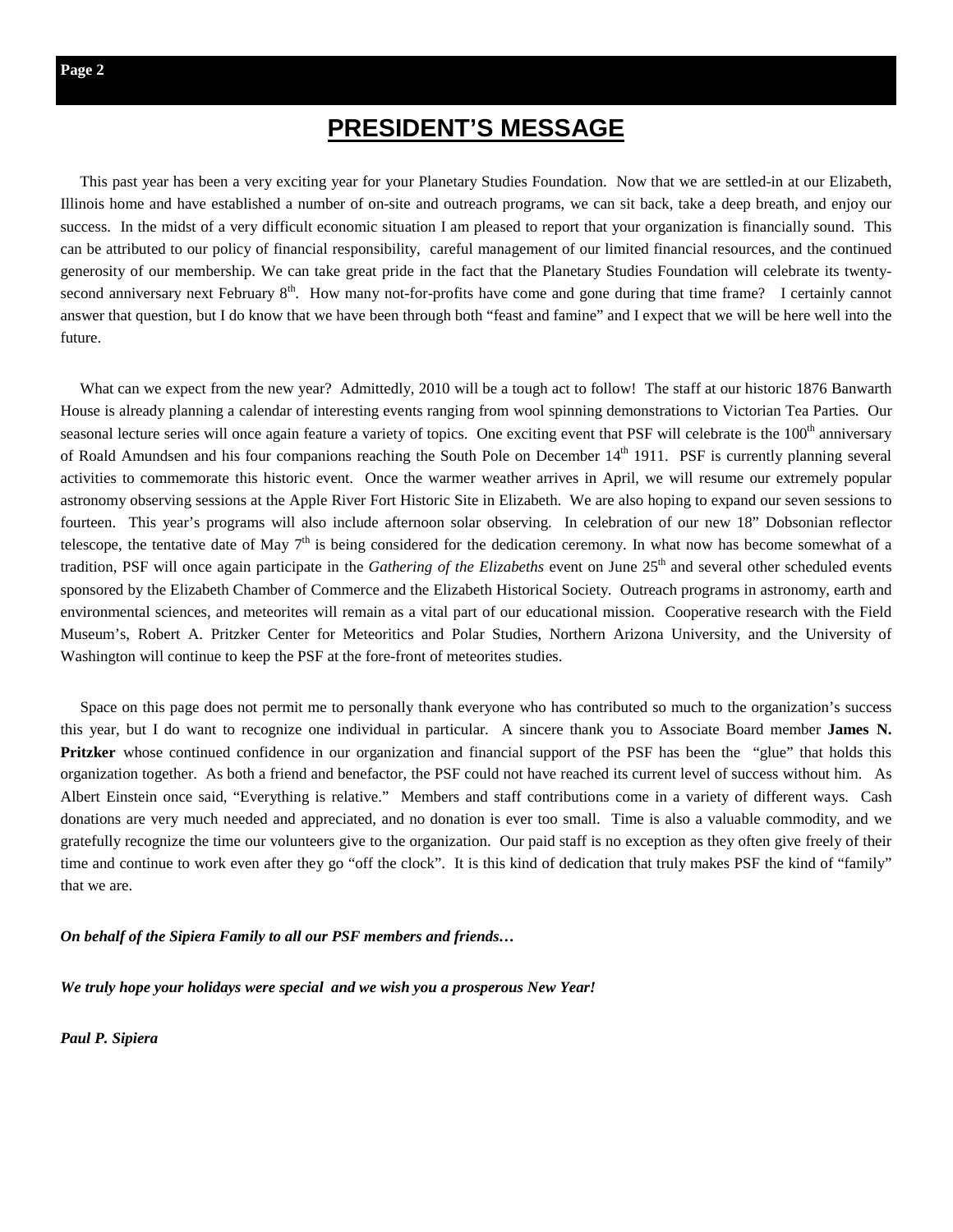## **DONOR'S SPOTLIGHT**

*\$50,000 & Above* 

James N. Pritzker

## **2010 ANNUAL FUND CAMPAIGN**

The PSF would like to thank the following members for their generous donations to our Annual Fund Campaign. This year our goal was set at \$10,000.00 for the purpose of initiating our astronomical observatory project in Jo Daviess County. Illinois. Although we did not reach that goal our donors did contribute a total of \$7,475.00. The PSF truly appreciates the support we received in these difficult financial times. The project is moving forward and has attracted a great deal of "in-kind" support for the construction of the building.

> *\$5,000 - \$1,000*  Paul & Diane Sipiera

Tawani Foundation

*\$999 - \$500* 

The Lancaster Family Foundation

Jennifer Schwartz

#### *\$499 - \$100*

Kate Butler

Bill & Mary Sue Coates

Carol Dehnbostel

Violetta J. DuPont

David M. Lauerman

John & Jane Yoder

*\$99 & Below* 

Loren & Evelyn Acton Richard E. Friedman Richard & Ellie Leary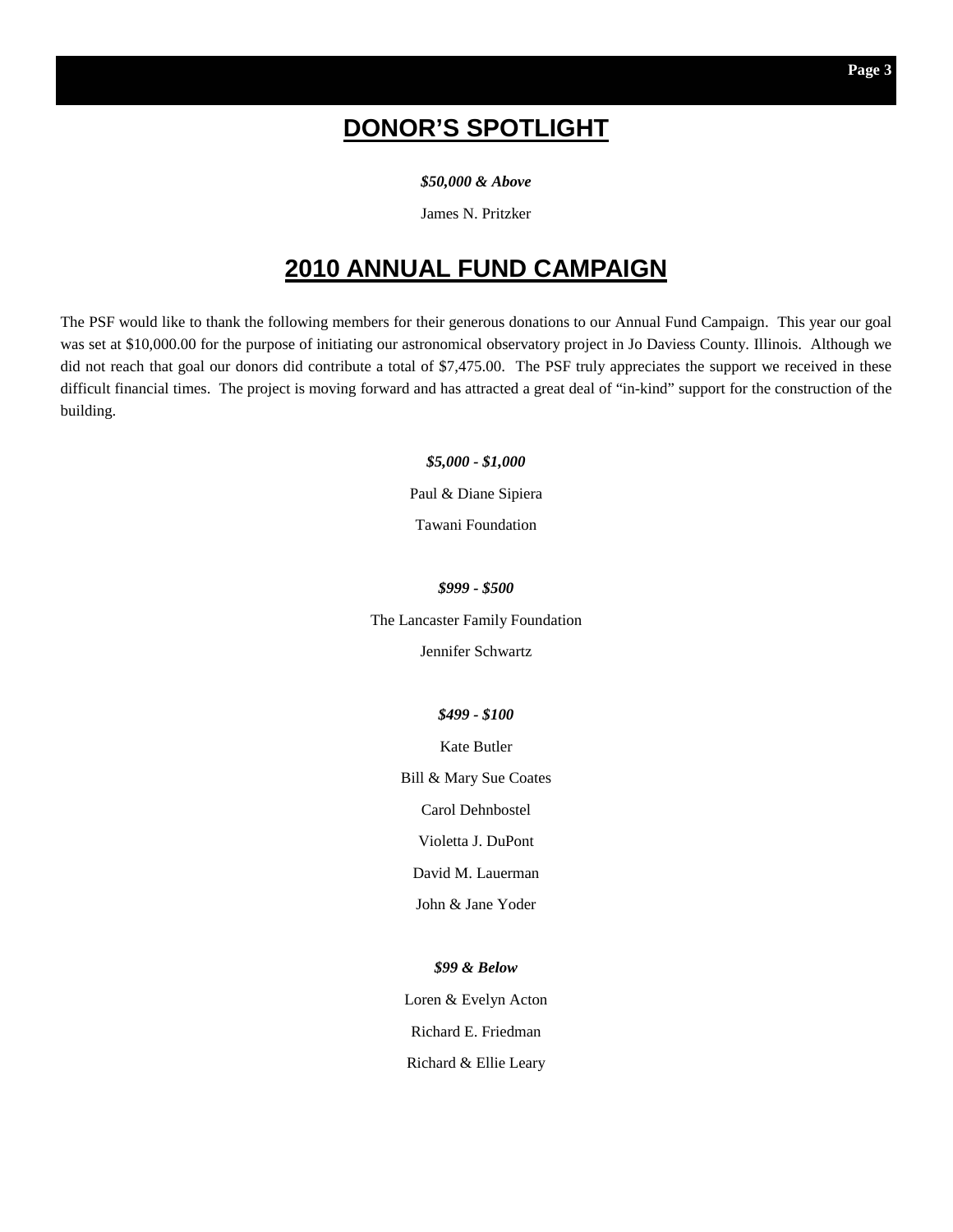## **NEW MEMBERS**

*New Individual Memberships* 

Carl Bryant

Ryan Teutschmann

*(gift of Monica Von Glahn)* 

Dottie Voetberg

Clarence Von Glahn

*(gift of Monica Von Glahn)* 

Sharon Westenfelder

#### *New Family Memberships*

Christian & Eileen Bird *(gift of Beth Bird)* 

Jay & Debbie Graves

## **RENEWING MEMBERS**

#### *Renewal Memberships*

Christina Hollis & Wulf Clifton

Richard & Alimae Persons

Michael Semkiu

Dan & Pam Tindell

Dan Wenny

*Renewal Contributing Memberships* 

Larry Knight

Steve Koppes

*Renewal Sponsoring Memberships* 

Alicia Anzaldo

### **MEMBERS' CORNER**

Congratulations to **Caroline A. Sipiera** who was a contestant in the 2011 Miss Illinois Teen USA Pageant held at the McCormick Place Regency-Hyatt in Chicago from November  $19<sup>th</sup> - 21$ st. Caroline was the youngest of 82 contestants selected from a group of over 1,000 applicants. Although she did not win the title, her on-stage appearance was exceptional for someone her age and with no previous pageant experience. She certainly made her family very proud of her!

Congratulations to Executive Board Member, **Dan Tindell** and his wife **Pam** on the engagement of their daughter Emily to Ben Mock of Mondovi, WI. They are looking forward to a July wedding!

Get well wishes to Executive Board Member, **Dave Lauerman** after his recent surgery.

Wishing a speedy recovery to **Cindy Moehrlin**, wife of PSF Founder **Ray Moehrlin**, and their son Greg.

Congratulations to **Andrea Cosentino** on her recent promotion to Assistant Vice President of Marketing. After three years of hard work in a supportive role, she has been promoted to head all of the marketing operations and will begin traveling internationally.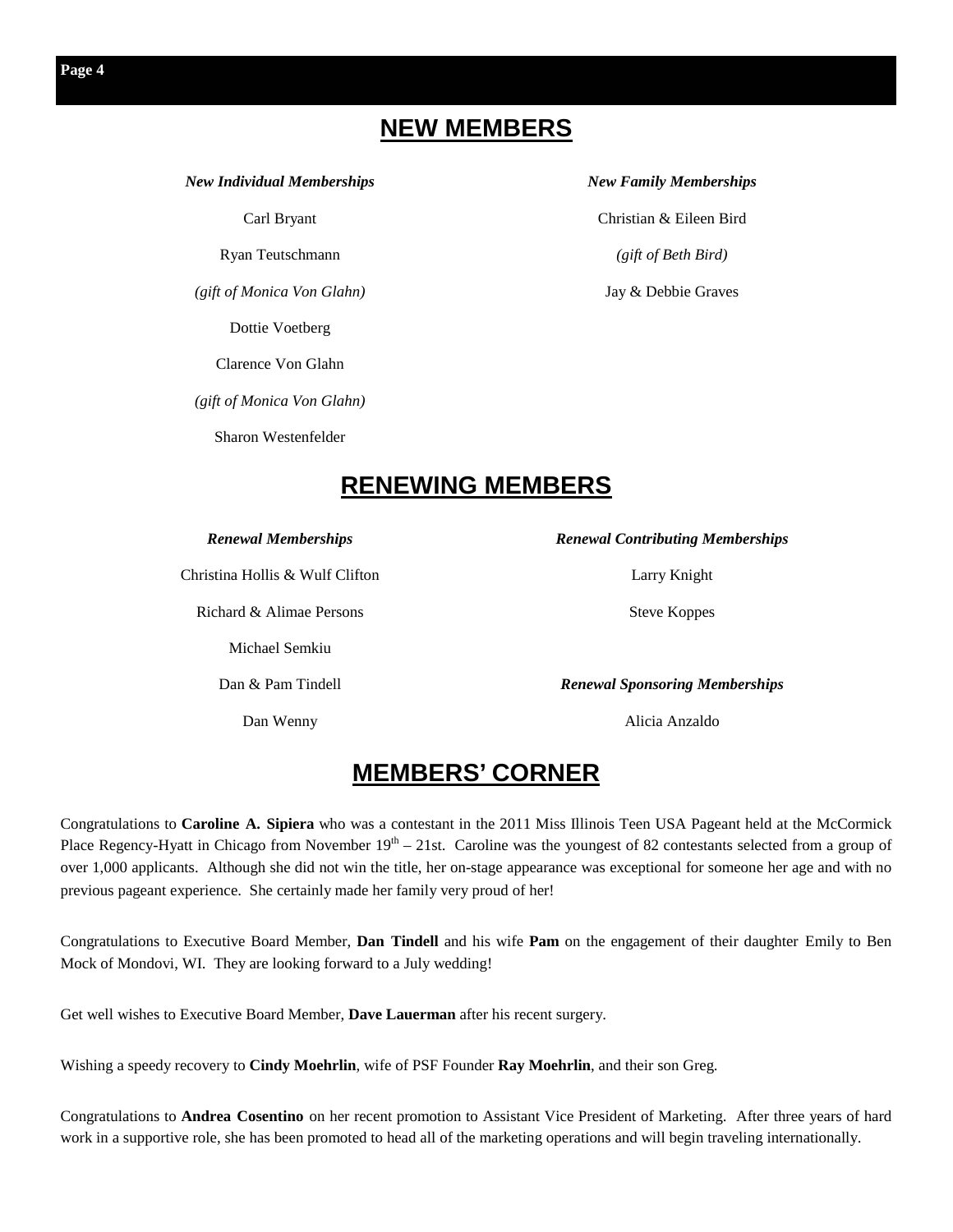## **MEET THE PSF BOARD MEMBERS & OFFICERS**

#### **EXECUTIVE BOARD MEMBERS**

**JOSEPH A. AUER, Jr., Chairman**  *President/Owner - J. Auer Consulting Enterprises* 

**KATHIE FARLOW**  *Owner/Innkeeper – Farmer's Guest House* 

> **DAVID M. LAUERMAN**  *Harper College – PSF Founder*

**JENNIFER SCHWARTZ**  *Senior Manager – Yahoo!* 

**PAUL P. SIPIERA, Ph.D.**  *Professor Emeritus Harper College – PSF Founder* 

**DAN TINDELL**  *Site Manager – Apple River Fort Historic Site* 

#### **HERBERT WINDOLF**

*Retired Businessman and Author*

#### **ASSOCIATE BOARD MEMBERS**

**LOREN W. ACTON, Ph.D.,** *Space Shuttle Payload Specialist* **TED BUNCH, Ph.D.,** *Northern Arizona University* **DAVID G. BUTTS,** *President, Redblock Knowledge Systems* **BRUCE D. DOD, Ph.D.,** *Professor Emeritus, Mercer University* **JOSEPH R. DuPONT,** *retired Corporate President*  **SAM DURRANCE, Ph.D.,** *Space Shuttle Payload Specialist* **RICHARD E. FRIEDMAN,** *Chairman National Strategy Forum* **OWEN K. GARRIOTT, Ph.D.,** *Skylab III & Space Shuttle Mission Specialist* **NATHAN GREINER, PE,** *President, Design Mill* **DOUGLAS L. HICKS, Ph.D.,** *Environmental Consultant - New Zealand*  **TREVOR IRELAND, Ph.D.,** *Australian National University* **TONY IRVING, Ph.D.,** *The University of Washington-Seattle*

**JAMES R. LANCASTER,** *retired Corporate President* **RICHARD L. LEARY, Ph.D.,** *Illinois State Museum (retired)*  **JAMES A. LOVELL,** *Astronaut, Apollo 8 & 13* **BYRON LICHTENBURG, Sc.D.,** *Space Shuttle Payload Specialist* **SPIKE O'DELL,** *WGN Radio - retired* **JAMES N. PRITZKER,** *President & CEO, Tawani Enterprises* **BRIGIT SATTLER, Ph.D.,** *University of Innsbruck - Austria* **HARRISON H. SCHMITT, Ph.D.,** *Astronaut, Apollo 17* **JAMES SCHWADE, M.D.,** *Meteorite Curator* **JAMES A. WOTEL, LL.D.,** *CPA*

*If you're interested in learning more about becoming a Board Member or Officer, please contact Diane Sipiera at dsipiera@planets.org - or - call (815) 858-3362* 

#### **OFFICERS**

**President – Paul P. Sipiera Vice-President – Alicia Anzaldo Treasurer – Kathie Farlow Secretary – Andrea M. Cosentino Executive Director – Diane M. Sipiera** 

> **HONORARY (in order of election)**

**Meyer Rudolf, Vice-President- Emeritus (deceased) Francis G. Stokes, Vice-President-Emeritus Herbert Windolf, Vice-President-Emeritus**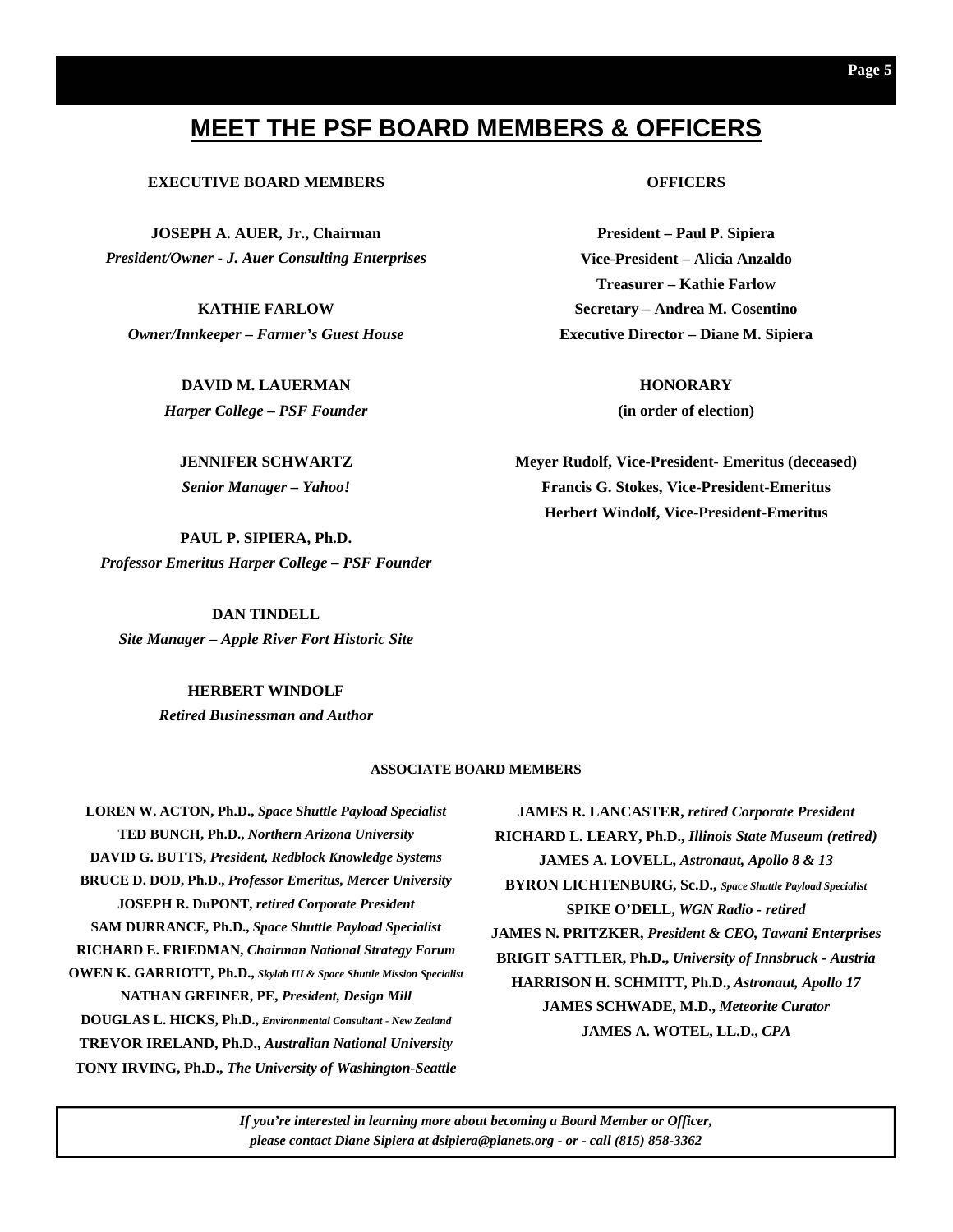# **MEMBER SPOTLIGHT:** Andrea Cosentino

Andrea was born in Colorado Springs, Colorado when her mother, (you all know her as PSF's very own, Diane Sipiera!) was working for the United States Space Foundation. They moved to Illinois a couple years later and after her parents divorced, Diane met Paul Sipiera through an astronomy lecture and the rest is history! Paul has been Andrea's step dad since she was 6 years old, and what a wonderful world she has lived in having PSF, often times, headquartered out of their home! She enjoyed cheerleading throughout junior high and high school and although many people wouldn't typically associate cheerleaders with science fairs, it was quite an interesting combination. After advancing to regionals twice and once to state finals for science fair, only then did it become apparent that being emerged in science throughout the home, truly allowed it to come naturally to her. A year after graduating high school, PSF was in need of support from a person to serve as a 'jack-of-all-trades'… editor, writer, graphic designer and executive/administrative support. She's been working for PSF for almost 6 years and truly shares its passion for science!

PSF: What college did you attend and what was your primary area of study?

**Andrea:** I attained my Associate's degree from Harper College and attended Illinois State University with my major in Spanish and minor in Latin American studies.

**PSF:** What is your current profession and what inspired you into that career?

**Andrea:** Currently, I work for an investment firm in downtown Chicago and head all of their marketing operations. Having gained a lot of experience from working for the PSF at such a young age... marketing, public relations and graphic design have always been something I have enjoyed and am good at. Working at an investment firm has been an eye-opening experience because I always knew I was good at being creative, but now that I apply that creativity to the constantly changing world of finance, it makes for a really interesting and fun day in the office. One thing that has always helped me be successful, is doing what I'm good at. So many times, I think people work really hard, sometimes struggling to get to the top, but often forget the very things that come natural to them. Identifying these talents and putting them to use can help you excel in life in so many ways.

**PSF:** Do you have any hobbies?

**Andrea:** Working for both the investment firm and the PSF makes for a very busy day, but in my free time I enjoy practicing yoga, honing my self-taught graphic design skills, teaching myself about astronomy and finance and having a great time in Chicago! I love

visiting all of the different museums and the summertime is the best for beach visits to Lake Michigan and visiting local street fairs.

I also love spending time with my sisters, Paula and Caroline. They are my best friends and every time we're together I feel like I'm accelerating the wrinkle process on my face because we laugh SO much! I also enjoy traveling and went on a wonderful U.S. trip during the summer of 2010. I plan to do much more traveling



in 2011!!! *Andrea while on her 2010 trip from the Seattle coast to the Los Angeles coast. (Right picture) Andrea at the Fairfield Observatory in Los Angeles, California. (Left picture) Andrea with her boyfriend at the 2,000 year old Redwoods beautifully located in Northern California.*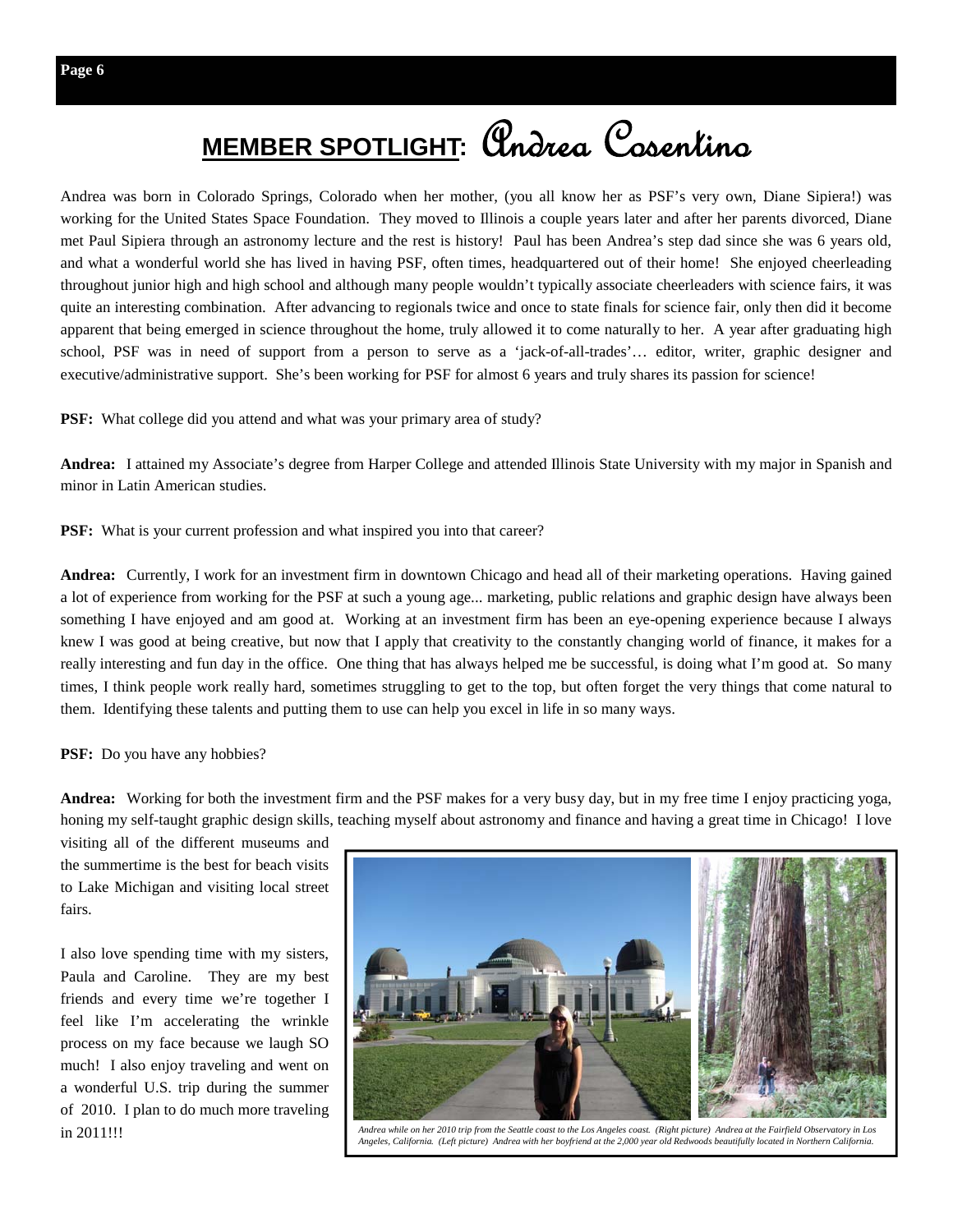**PSF:** Where is your favorite place you have traveled and what made it so special?

**Andrea:** My favorite international trip was a very special trip to Italy with my family in 2001. My father's side of the family originated from Italy and it was incredible to be in the very country they came from. Plus, Italy has so many must-see places that are filled with such incredible history, it was just amazing! We visited Rome, Naples, the Isles of Capri and my favorite spot was the Amalfi coast. If you ever make it to Italy in your lifetime… you have to visit the Amalfi coast! Another special trip took place this past summer. I took a coastal road trip from Seattle to Los Angeles with many stops along the way. From the port of Settle, to the Oregon coastline, to the Redwoods, to the wineries, to San Francisco... it was a fantastic trip. Having the opportunity to see the beautiful coastline of the west coast of the U.S. was magnificent. It's so easy to forget what our own country has to offer!

**PSF:** What is your favorite area of science and why do you find it so interesting?

**Andrea:** Without a doubt, astronomy is my absolute favorite area of science. Learning about our galaxy is awesome and the mysteries behind all of it really excites me. It's also interesting how the more you know about "what's outside our planet", helps you understand better "what's inside our planet". And it seems like no matter how many skywatching and telescopes events I attend, I never seize to be amazed. My favorite planet to view is Saturn because of how clear the planet and all of its gorgeous rings appear.

**PSF:** What is your favorite thing about the PSF?

**Andrea:** Where do I start? And I'm not just saying that because it's my family and I work for them! I really think the PSF offers a special opportunity for people because it serves as a scientific resource for a variety of science enthusiasts. Whether serving the general public who may be looking for something fun to do with their families, to a world-recognized organization that is well-know for our advanced work in meteorites, Antarctic exploration and are truly viewed as astronomy professionals… the PSF is everywhere! I think it's really nice to have a community-focused organization like the PSF to further scientific education, serve as a 'go-to' for questions and rock identifications and now we've expanded to the 1876 Banwarth House, which for some of you, you may wonder what science and a historical house have in common… but you'd be surprised to learn how hand-in-hand science and history fit together. It has also allowed us to further explore the earth sciences which has been quite interesting and useful.

The other thing that is special to me is the family involvement throughout our organization. Not just within the Sipiera family, but the majority of our members include their spouses, children, or parents when buying memberships or attending events. This is special to me because it was my involvement as a small child that really inspired my love and passion for the sciences. And to parents, even if your kids moan and groan about having to do "space stuff" or "why do we have to go to some old house?", you never know when that science or history interest may surface. I didn't necessarily enjoy going to the Harper College observatory every weekend when I was 6 years old, but being exposed to astronomy for the past 18 years, provided me with enough knowledge to decide if I was truly interested or not.

**PSF:** What advice would you give to our younger readers and science enthusiasts?

**Andrea:** I would say to our younger readers who are interested in science… keep it up! Science is one of those areas that always needs new innovation, always needs new questions to be answered and needs more people from the younger generations to keep it goal-driven and focused. If you like science, continue to pursue your passion and don't be afraid to explore other areas of science either. You may really like astronomy, but there are also so many areas of science make up the study of our universe, that you never know what else may interest you. Also, if you like science, let people know! Sometimes communicating your passions to your family, friends and people around you can really open up some new opportunities.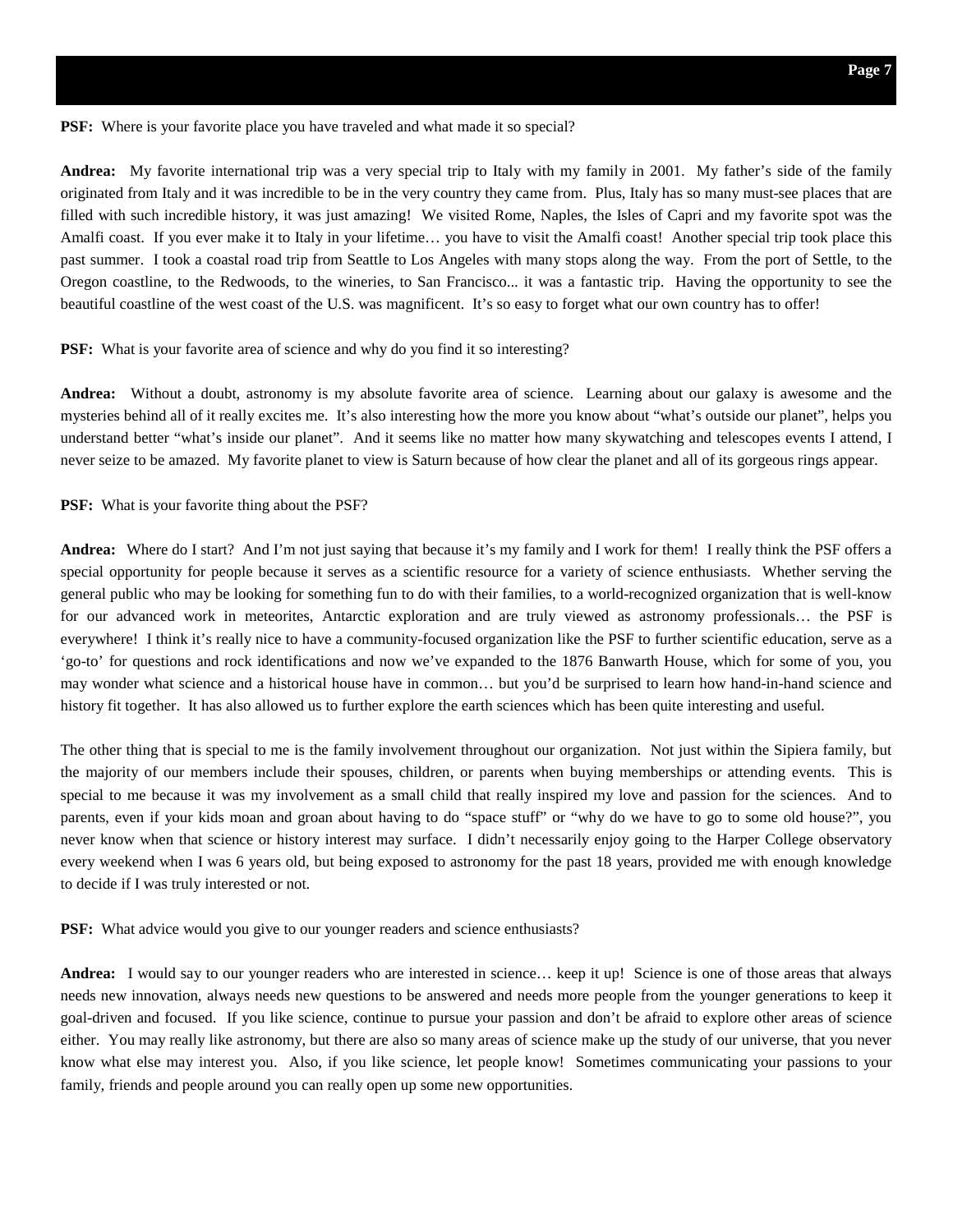## **THE SCIENCE BEHIND SOAP MAKING**

When you take a bath or shower you probably reach for a bar a soap to cleanse with. But, do you really know what goes into a bar of soap? **Cyndy Hunter**, co-owner and soap maker from **Straddle Creek Soap Shop** gave a recent lecture to a PSF audience about the chemistry of soap making. When she was in high school and college, she never imagined what she could use chemistry for, but now she is proud to be a professional soap maker.

To start her lecture, Cyndy gave an introduction about how she and her husband, who currently live in Mount Carroll, Illinois, started their own business in 2003 because of their own troubled skin problems. The Straddle Creek Soap Shop officially opened in 2009 and now has extremely loyal customers who believe in their products.

She explained to the lecture attendees what fatty acids are, and their properties that they lend to soap. Lauric acids produce hardness, provides cleansing and fluffy lather. Ricinoleic acids are used for conditioning, fluffy lather and stable lather. She also had handouts about how she combines lye with lard or other fats and oils to make soap. It was amazing how avocado, castor, coconut, grape seed, hazelnut, lard, olive, palm, rice bran and tallow are all used to help maintain moisture. All of the soaps they produce have all natural color and no synthetic dyes. They believe that the skin is the largest organ and works hard to expel impurities and take in nutrients and moisture, so why would you use too harsh of soaps? Additionally, the audience was interested to be introduced to new vocabulary such as: saponification, exothermic, humectants, hygroscopic, surfactant and emollient. This lecture was really great and we invite all of our members to come check out the unique blend of science and history we've incorporated into our lecture series.

The Planetary Studies Foundation would like to thank John and Cyndy for volunteering their time and knowledge at the Banwarth House. We ask our members to check out their website at www.thestraddlecreeksoapshop.com. If you have questions about soap making, you can call them (815) 244-0075 or email them at soap@thestraddlecreeksoapshop.com.

*The Straddle Creek Soap Shop presents natural soap and bath products hand-crafted with emollient oils full of skin-pampering vitamins and nutrients. Indulge in pure, real soap, colored with natural herbs and clay. Relax in soothing, healthy body care with milk baths, body oils, and lip balms. All products at The Straddle Creek Soap Shop are formulated, created, and used right here on our farm.* 

## **VICTORIAN HAT MAKING 101 EVENT**

The sign of fall was in the air in mid-October when the PSF hosted it's first Victorian Hat Making Event. Instructors, **Jolene Foat**  and **Diane Sipiera** taught the attendees the basic hardhat bonnet. The instructors taught and talked about the various materials that were used in the past, along with the various styles that were used and why. The attendees were amazed at how many materials went into making a bonnet: wool, silk, ribbon, ruffle feathers and lace were all incorporated to make a worthy hat.

Jolene and Diane wanted the attendees to be learn about the various looks women would have worn due to where they migrated from such as; Germany, Ireland, France or New England. These new settlers also had various tastes in what they wore from practical, to Sunday Best and even party attire. The attendees worked on these bonnets for two Saturdays to complete their project. The handsewn bonnets showed how time-consuming it was for these settlers to achieve their delights and many women did not have many hardhat bonnets. They would only be made for special events. One of these ladies even came back to show her completed ensemble. It was so rewarding to see happy participants!

This workshop will be offered again on January 29 & February 5th, along with a new workshop entitled: *Making of an Edwardian Hat* which will take place in May. The prices of these workshops are \$35.00 for non-PSF members and **\$25.00 for PSF members**.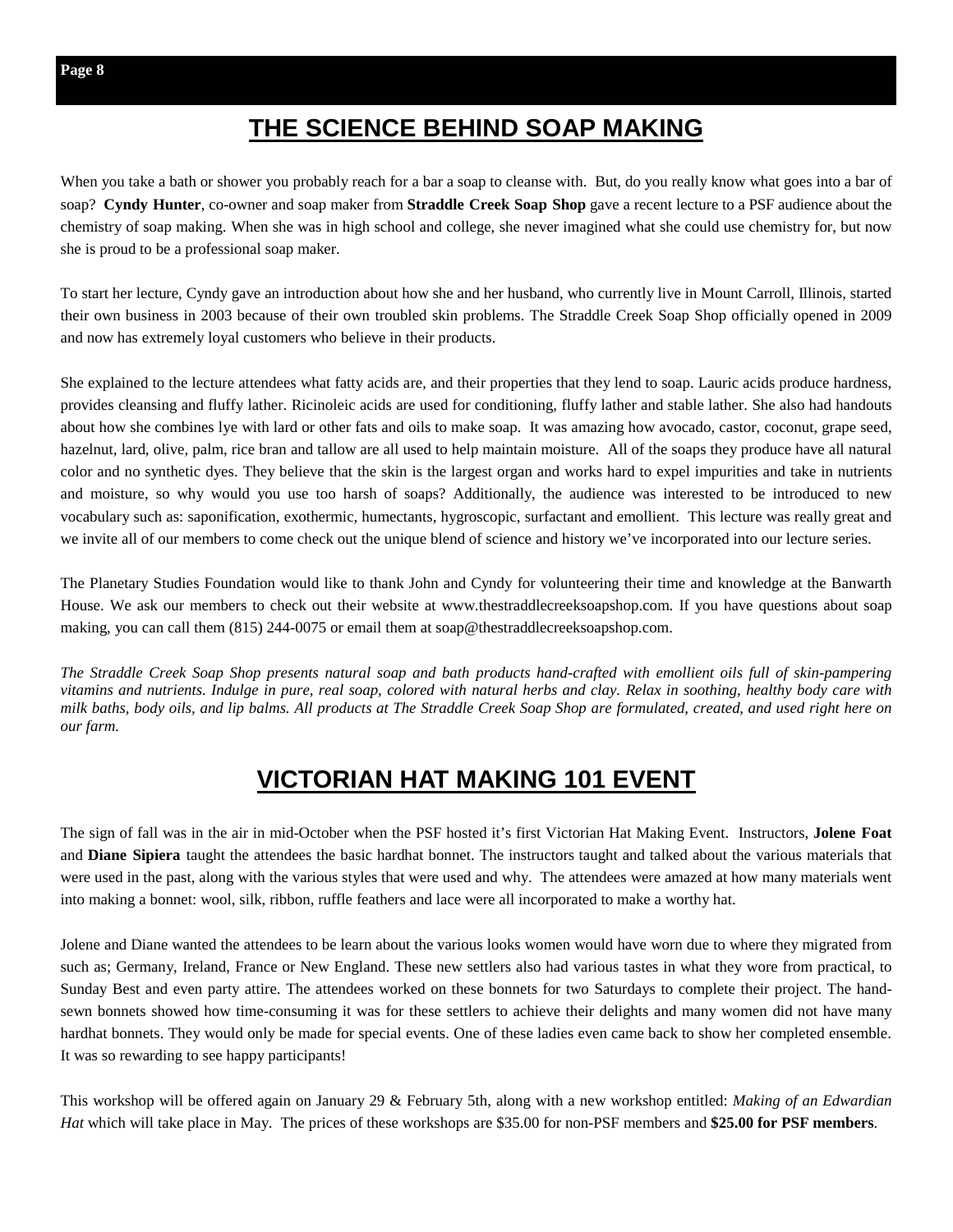## **2011 LECTURE SERIES & BANWARTH WORKSHOPS**

#### **JANUARY 22** - **Auctions: Going Once, Going Twice, Fair Warning!**

*Features Tina Hollis and Wulf Clifton, owners of Doctor Woodchuck's Auction Services, from 1:00 p.m. to 2:30 p.m. Their previous lecture about auctions brought in many individuals who were interested in attending auctions but felt unsure of how an auction works. Tina and Wulf will*  explain the history of auctions, the individuals that make up an auction, how a typical auction works and how monies are distributed when an *auction ends. One of the most important points they will focus on is which auctions to attend, and how to prepare for attending an auction. The price to attend this lecture is a \$3.00 donation for non-PSF members and free for PSF members.* 

#### **JANUARY 29** - **Victorian Hard Bonnet Making 101 Workshop (Part I)**

Features a hands-on workshop in which you will have the opportunity to make a true Victorian hard bonnet. Your guides into the millinery world of *hat making will be Diane Sipiera and Jolene Foat. This two-part event will begin on January 29 from 10:00 a.m. to 2:30 p.m. and will finish on February 5 starting at 10:00 a.m. until completion. The workshop fee is \$35.00 for non-PSF members and \$25.00 for PSF members. This fee will cover fabric, feathers, ribbon, form and thread. If you plan on attending this workshop please bring a sack lunch. To reserve your spot so that we can accommodate you with supplies, please call (815) 858-2014 or email dsipiera@planets.org.* 

#### **FEBRUARY 5 - Victorian Hard Bonnet Making 101Workshop (Part II)**

*See description above.* 

#### **FEBRUARY 12** - **Ernest Shackleton: A Life of Antarctic Exploration & Book Signing**

*PSF president and Antarctic explorer, Paul Sipiera, will enlighten guests with a slide presentation on the famous Antarctic explorer, Ernest Shackleton. Paul will begin the lecture with how Shackleton became involved with the Robert Falcon Scott, how Shackleton designed his own expedition and why he became one of the most respected Antarctic explorers of all time. The lecture will run from 1:00 p.m. to 2:30 p.m. The price for this event is \$3.00 for non-PSF members and free for PSF members.* 

*Also, from 3:15 p.m. to 5:00 p.m. on Saturday, February 12 we will host a PSF Members Private Valentine's Day Celebration. We will have a late lunch with dessert along with a couple of fun games. If any of our members are interested in attending, please contact Diane at (815) 858-3362 or email dsipiera@planets.org. Also, we encourage our members to help by bringing a dessert to share. Please let Diane know if you plan to contribute so we know what types of desserts will be shared. Thank you!* 

#### **FEBRUARY 19 - Victorian Purse Making Workshop**

*If you every wanted to learn to sew, this workshop is for you! Jolene Foat and Diane Sipiera will guide you step-by-step on how to make a drawstring purse that you can use for either historical decoration or historical interpretation. This program will begin at 11:00 a.m. The price for this worship is \$20.00 for non-PSF members and \$10.00 for PSF members. The fee includes cloth material, drawstring, instruction on how to make a tassel, and use of a sewing machine. Please make your reservation ASAP by calling (815) 858-2014 or email Diane at dsipiera@planets.org.* 

#### **FEBRUARY 26 - Spinning Wheel: Round and Round**

*This unique lecture is presented by master spinner, Jolene Foat. Jolene will demonstrate both the use of the spinning wheel and the drop spindle. Also, Jolene will speak on the process of wool sheering, the preparations of wool and dying of wool to what we are familiar with today. Jolene's goal in her lecture is to share her love of preservation in the art form of spinning wool. The event will run from 1:00 p.m. to 2:30 p.m. The fee for this event is a \$3.00 donation for non-PSF members and free for PSF members.*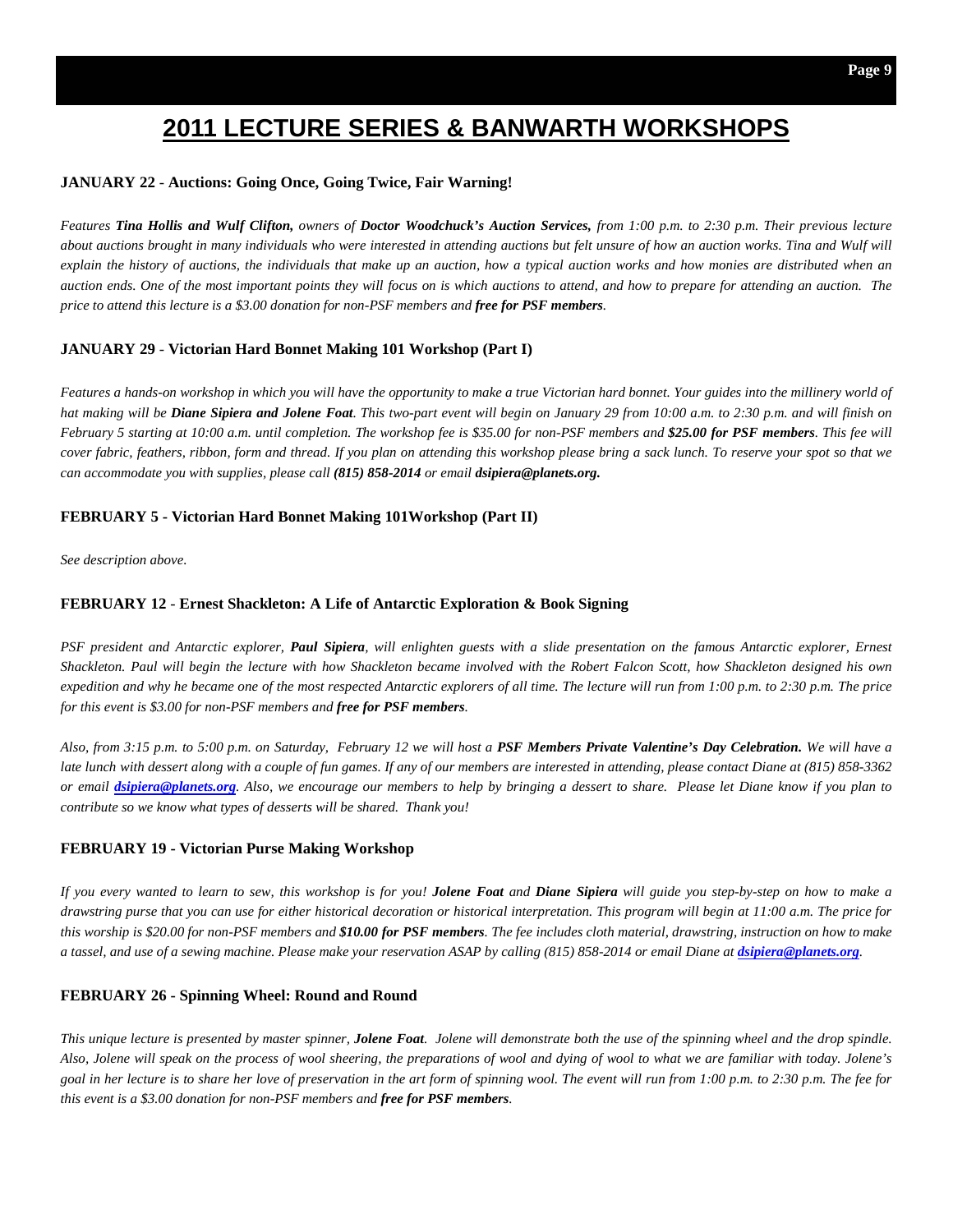## **Movie Critique:** *Hubble*

Reviewed by Andrea Cosentino

#### \*\*\*\*

In March of this year, the Museum of Science and Industry released its newest IMAX film *Hubble*. Upon hearing this I knew I had to make a special trip to the museum and I used the Veteran's Day holiday since it was one of their "free days". All I had to pay for was parking (\$16...eek) and the IMAX ticket (\$8) and because I didn't have to pay full admission, I didn't feel overly obligated to see all of the exhibits, but made it to a couple of the new ones while I waited for the show to start.

Seated in a 5 story dome, surrounded in image and matched with unbelievable sound, there are more than a few moments during this film where you'll feel your jaw drop in awe and I even caught myself shaking my head in disbelief because the images were that stunning. The story itself is pretty interesting, although the commentary from the astronauts leaves a lot to be desired from an astronomy enthusiast's perspective. But the struggle of the last mission to repair the Hubble is an absolute must-see. The launch scenes will give you goosebumps from the mere thought of all that goes into something that incredible, not to mention the rumbling of the surround sound makes you feel like your sitting on the launch pad, seriously!



*Change your view of the universe. Experience the gripping story—full of hope, crushing disappointment, dazzling ingenuity, bravery, and triumph—in Hubble.* 

*You'll accompany space-walking astronauts as they attempt some of the most difficult and important tasks in NASA's history. The film offers an inspiring and unique look into the Hubble Space Telescope's legacy and highlights its profound impact on the way we view the universe and ourselves.* 

*Hubble is an IMAX and Warner Bros. Pictures production, in cooperation with National Aeronautics and Space Administration (NASA).* 

Visit the official Hubble IMAX website: www.imax.com/hubble for further *information on how the movie was made, a photo gallery, extra videos and educational activities for children, students and additional resources.* 

As a proud "science geek" I have to recommend this movie just for the footage of the Andromeda and Orion galaxies but c'mon NASA, Leonardo DiCaprio as the narrator? I would have appreciated a science professional or astronaut, but celebrities doing voiceovers seems to be the growing trend amongst scientific movies (i.e. the Adler has a movie narrated by Whoopie Goldberg and National Geographic's "Journey to the Edge of the Universe" is narrated by Alec Baldwin). Overall, I think it is a great movie for anyone with an interest in our universe and it's at a comprehension level that kids-of-all-ages can appreciate. *Hubble* will be shown at the Museum of Science and Industry until January 31, 2011… don't miss it!

Upcoming "free days" at the Museum of Science and Industry are every week day in the month of January… for those members who are not in the Chicago area, check out www.imax.com to find a showing near you.

## **Hubble… Did You Know?**

- NASA named the world's first space-based optical telescope after American astronomer Edwin P. Hubble (1889-1953). Dr. Hubble confirmed an "expanding" universe, which provided the foundation for the Big Bang theory.
- Cost at launch was \$1.5 billion
- In order to take images of distant, faint objects, Hubble must be extremely steady and accurate. The telescope is able to lock onto a target without deviating more than 7/1000th of an arcsecond, or about the width of a human hair seen at a distance of 1 mile.
- The primary mirror weighs 1,825 lb (828 kg)
- The Hubble contains 6 nickel-hydrogen batteries and has the capacity to store enough power equal to 20 car batteries.
- The Hubble can't observe the Sun or Mercury, which is too close to the Sun.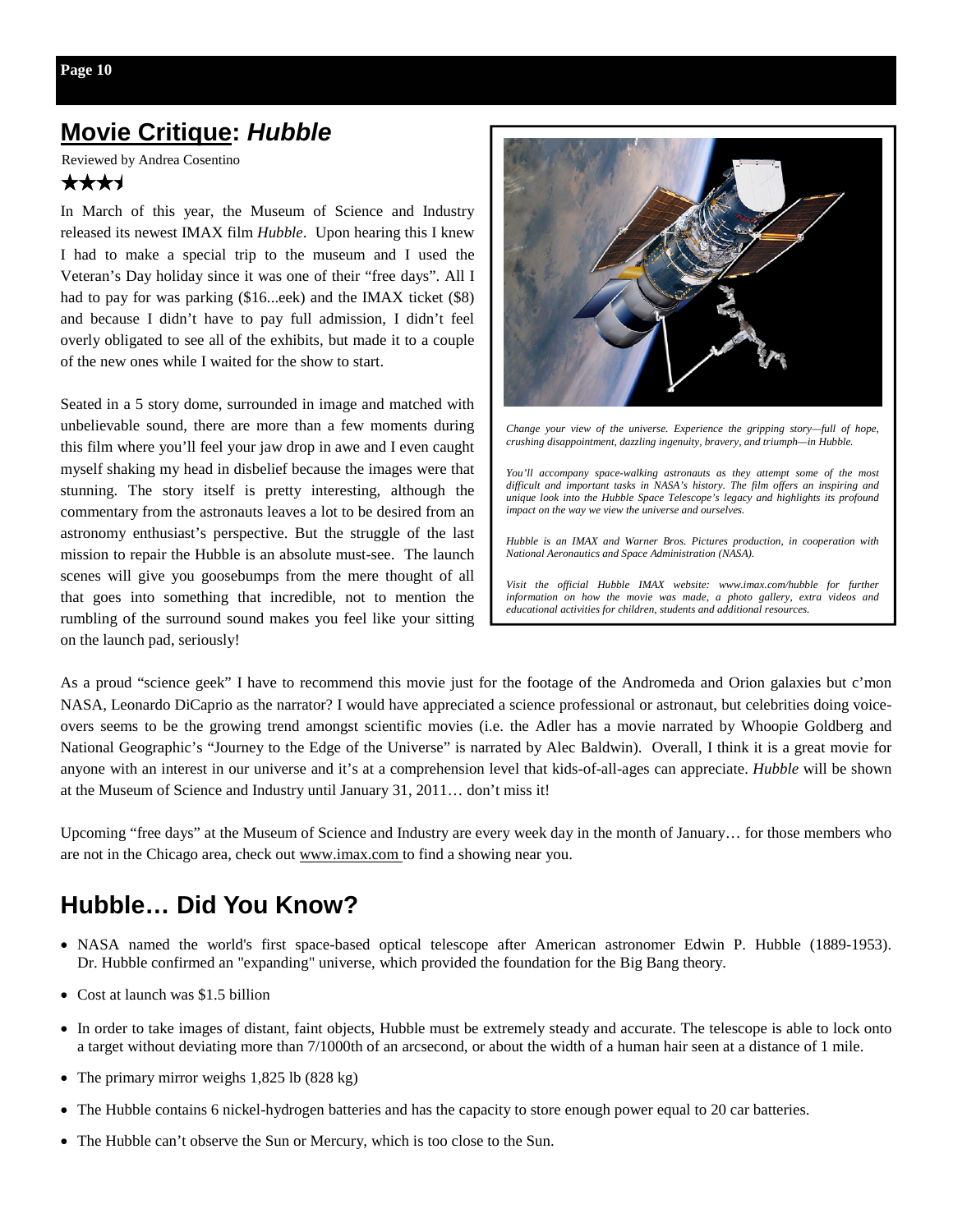## **NASA FUNDS HIGH SCHOOL ROBOTICS PROGRAM**

NASA is providing up to \$20 million over the next five years to support a national program to inspire student interest in science, technology and mathematics with a focus on robotic technology.

The funding is part of a cooperative agreement with the Foundation for Inspiration and Recognition of Science and Technology (FIRST), a nonprofit organization in Manchester, N.H. FIRST provides students the opportunity to engage with government, industry and university experts, including those at NASA's Jet Propulsion Laboratory, Pasadena, Calif., for hands-on, realistic exposure to engineering and technical professions.

"This is the largest NASA-funded student program geared toward robotics activities," said NASA Administrator Charles Bolden. "For the next five years, approximately 25,000 students across the country will not only learn from our nation's best and brightest, but also compete and have fun at the same time."

Full story at http://www.nasa.gov/home/hqnews/2010/nov/HQ\_10-307\_Student\_Robotics.html

*Compliments of NASA, 01.06.11* 

## **TIME NOT HEALING GLACIAL WOUNDS**

A new analysis by Ted Scambos, a glaciologist at the National Snow and Ice Data Center in Boulder Colo., and colleagues found that more than a decade after two major Antarctic ice shelves collapsed, glaciers once buttressed by the shelves continue to lose ice.



Changes are most evident in the West Antarctic Ice Sheet and along the Antarctic Peninsula. A spine of mountains forces passing winds to give up their moisture as snow, feeding glaciers that in turn feed the ice shelves that jut out into the Southern Ocean. More than a decade ago, dramatic changes started affecting a series of ice shelves, collectively called Larsen, along the Peninsula's northeast coast. In 1995, Larsen A was the first to collapse followed by a larger loss of Larsen B in 2002. Today, a small piece of the Larsen B and the entirety of the vast Larsen C hang on.

Investigating how the glaciers have responded to the loss of these ice shelf "dams," Scambos and colleagues tracked elevation information using data from satellites such as NASA's Ice, Cloud and land Elevation Satellite (ICESat) and previous airborne

missions. They show that between 2001 and 2006, glaciers feeding Larsen A and Larsen B lost 12 gigatons of ice loss per year, or 30 percent of all ice lost throughout the Peninsula.

Moreover, the continued draw down of glaciers, such as Drygalski Glacier, fifteen years after the loss of Larsen A, have set precedent for what to expect elsewhere. Losses by glaciers that fed the Larsen B, such as Crane Glacier, are likely to continue.

Scambos and a team of colleagues have now placed instruments on glaciers just south of the area where the shelves disintegrated, anticipating that further warming will lead to further glacier speed-ups. The instruments and new aircraft overflights will provide